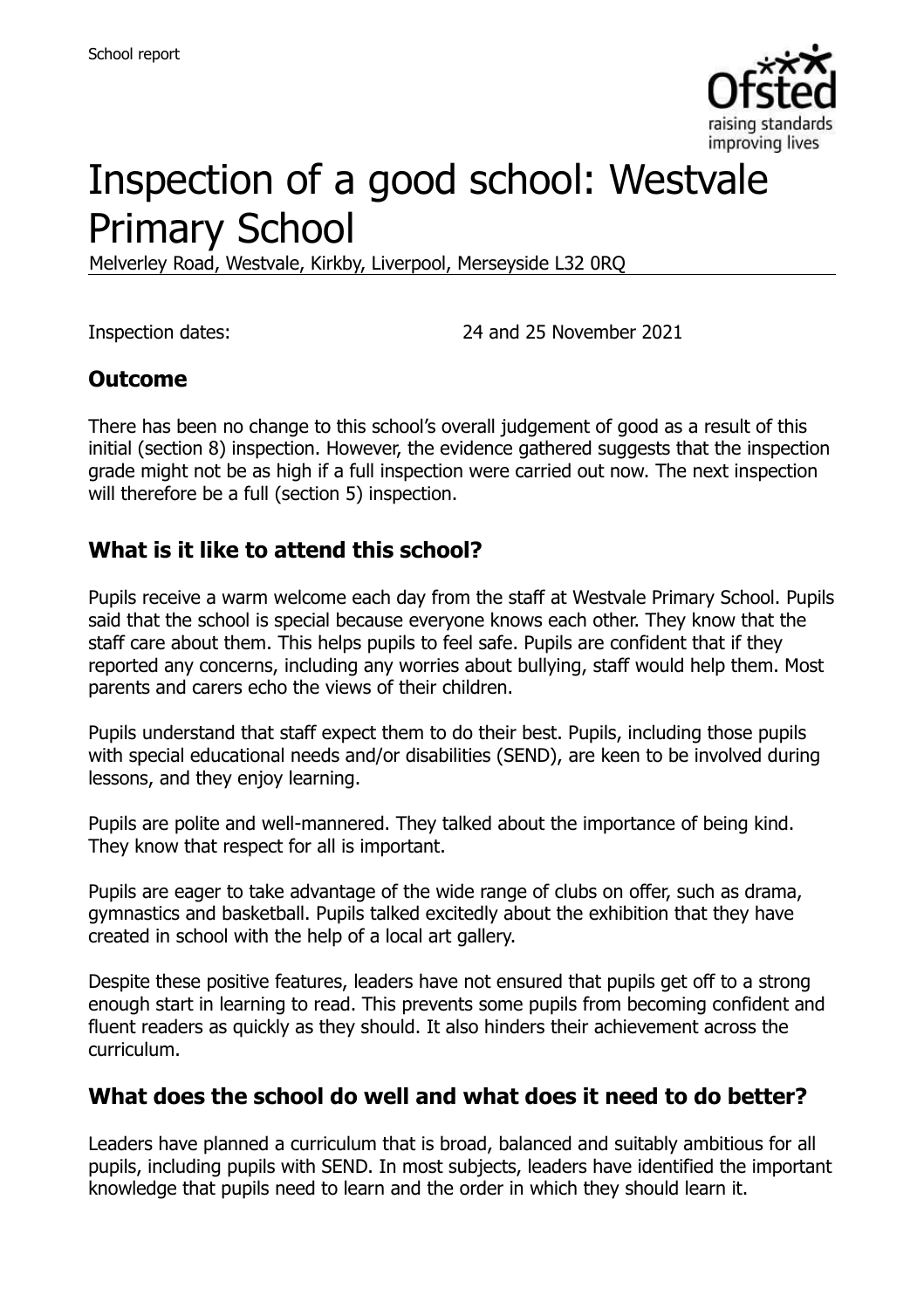

Subject leaders provide appropriate guidance for teachers that helps them to understand how to build on pupils' previous learning when introducing new ideas. Leaders have carefully adjusted some plans to help pupils catch up with missed learning following the COVID-19 pandemic. For example, in mathematics leaders have introduced additional opportunities for pupils to practise and improve their number skills.

While leaders have planned curriculums well across the school, in some subjects, their planning and guidance does not consider carefully enough what pupils have learned in the early years. In these subjects, teachers are not as clear about what children in the early years should know and can do. This hinders teachers in key stage 1 from designing learning that builds on what pupils already know.

Leaders ensure that older pupils develop their comprehension skills and a love of reading through a carefully planned reading curriculum. Pupils are enthusiastic about the highquality books that they have studied in class and how this approach helps them to become confident and independent readers.

Children begin to learn sounds and letters soon after they start in the Reception class. However, until recently, leaders' expectations of what pupils, including children in the early years, should be able to achieve in reading were not high enough. This meant that too many pupils have been unable to read fluently and accurately by the end of Year 2.

Recently, leaders have introduced a new approach to the teaching of phonics. Staff now select books carefully for pupils that are matched to the sounds that they know. This has helped pupils to develop their confidence in reading. However, not all staff have been fully trained to deliver the programme. This means that there are still inconsistencies in how well the early reading curriculum is delivered. Added to this, the quality of the support provided by staff to those pupils who need to catch up with their reading also varies.

Leaders have reviewed and improved their systems to identify and provide support for pupils with SEND. Teachers adapt their approaches so that pupils with SEND access a full curriculum. Pupils are given additional support to help manage their emotions and behaviour when they need it. Low-level disruption during lessons is rare. This means that teachers can focus on delivering the curriculum.

Leaders provide many opportunities for pupils to develop their understanding of the world beyond their school and local community. Through the curriculum, and in assemblies, pupils learn about different faiths and families. Leaders plan a broad range of trips and visits to enrich pupils' learning.

Staff appreciate leaders' consideration of their workload and well-being. Governors have supported school leaders to ensure that staff and pupils have suitable resources available to teach and learn. However, governors are not as informed as they should be about the quality of education for pupils or how well pupils learn the intended curriculum.

In discussion with the acting headteacher, the inspector agreed that early reading may usefully serve as a focus for the next inspection.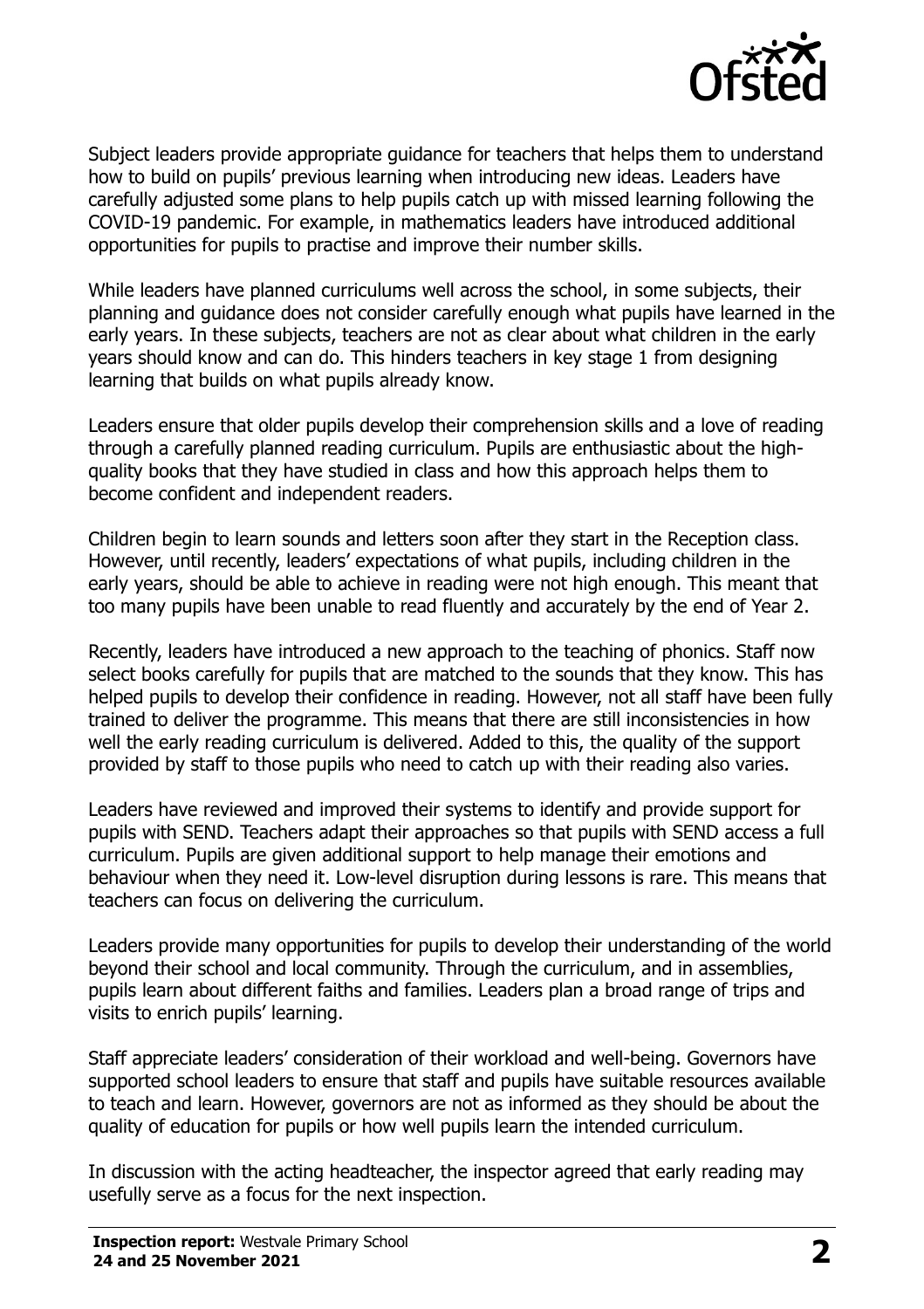

# **Safeguarding**

The arrangements for safeguarding are effective.

Leaders arrange regular safeguarding training so that staff remain alert to the potential signs of pupils who may be at risk of harm, including from sexual harassment. Staff understand the procedures that they must follow if they have concerns about a pupil.

Parents said that staff are approachable. The members of the school's safeguarding team know pupils and their families well. This ensures that vulnerable pupils benefit from appropriate specialist support when necessary.

Pupils learn about how to keep themselves safe online. Leaders have organised workshops with police officers so that pupils understand some of the risks in the wider community.

#### **What does the school need to do to improve?**

#### **(Information for the school and appropriate authority)**

- Until recently, leaders have not developed an ambitious and well-sequenced phonics curriculum. At this point in time, leaders have not ensured that all appropriate adults have been trained in the new phonics programme. This means that too few pupils become fluent and confident readers by the end of Year 2. Leaders should ensure that all staff involved in supporting pupils, including children in the early years, to learn to read are well trained. This is to ensure that the programme is delivered consistently well, pupils are accurately assessed, and they are given the help they need to catch up quickly.
- In some subjects, leaders have not considered carefully enough how the curriculum in key stage 1 builds on children's learning in the early years. This prevents pupils in key stage 1 from making connections in their learning and building on what they know already. Leaders should ensure that expectations for pupils' learning in these subjects consider children's learning in the early years so that teachers can design learning that builds on pupils' prior knowledge.
- Members of the governing body have not ensured that they are well informed about the quality of education that pupils receive. This means that they are unable to hold leaders to account as well as they should. Governors should ensure that they have the information they need to support and challenge leaders about pupils' achievement across the curriculum.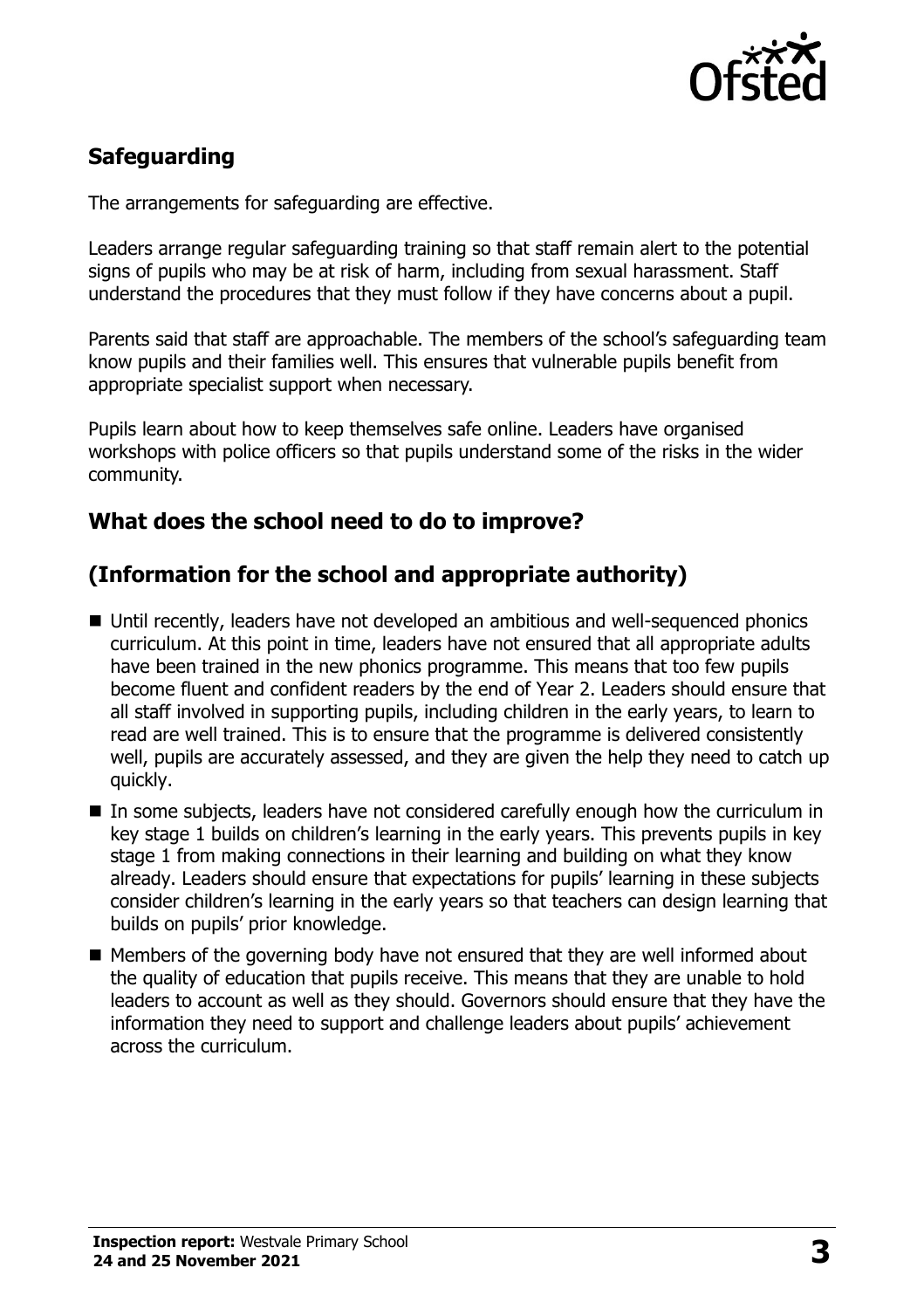

### **Background**

When we have judged a school to be good, we will then normally go into the school about once every four years to confirm that the school remains good. This is called a section 8 inspection of a good or outstanding school, because it is carried out under section 8 of the Education Act 2005. We do not give graded judgements on a section 8 inspection. However, if we find evidence that a school would now receive a higher or lower grade, then the next inspection will be a section 5 inspection. Usually this is within one to two years of the date of the section 8 inspection. If we have serious concerns about safeguarding, behaviour or the quality of education, we will deem the section 8 inspection as a section 5 inspection immediately.

This is the second section 8 inspection since we judged the school to be good in July 2012.

#### **How can I feed back my views?**

You can use [Ofsted Parent View](https://parentview.ofsted.gov.uk/) to give Ofsted your opinion on your child's school, or to find out what other parents and carers think. We use information from Ofsted Parent View when deciding which schools to inspect, when to inspect them and as part of their inspection.

The Department for Education has further quidance on how to complain about a school.

If you are the school and you are not happy with the inspection or the report, you can [complain to Ofsted.](https://www.gov.uk/complain-ofsted-report)

#### **Further information**

You can search for [published performance information](http://www.compare-school-performance.service.gov.uk/) about the school.

In the report, '[disadvantaged pupils](http://www.gov.uk/guidance/pupil-premium-information-for-schools-and-alternative-provision-settings)' refers to those pupils who attract government pupil premium funding: pupils claiming free school meals at any point in the last six years and pupils in care or who left care through adoption or another formal route.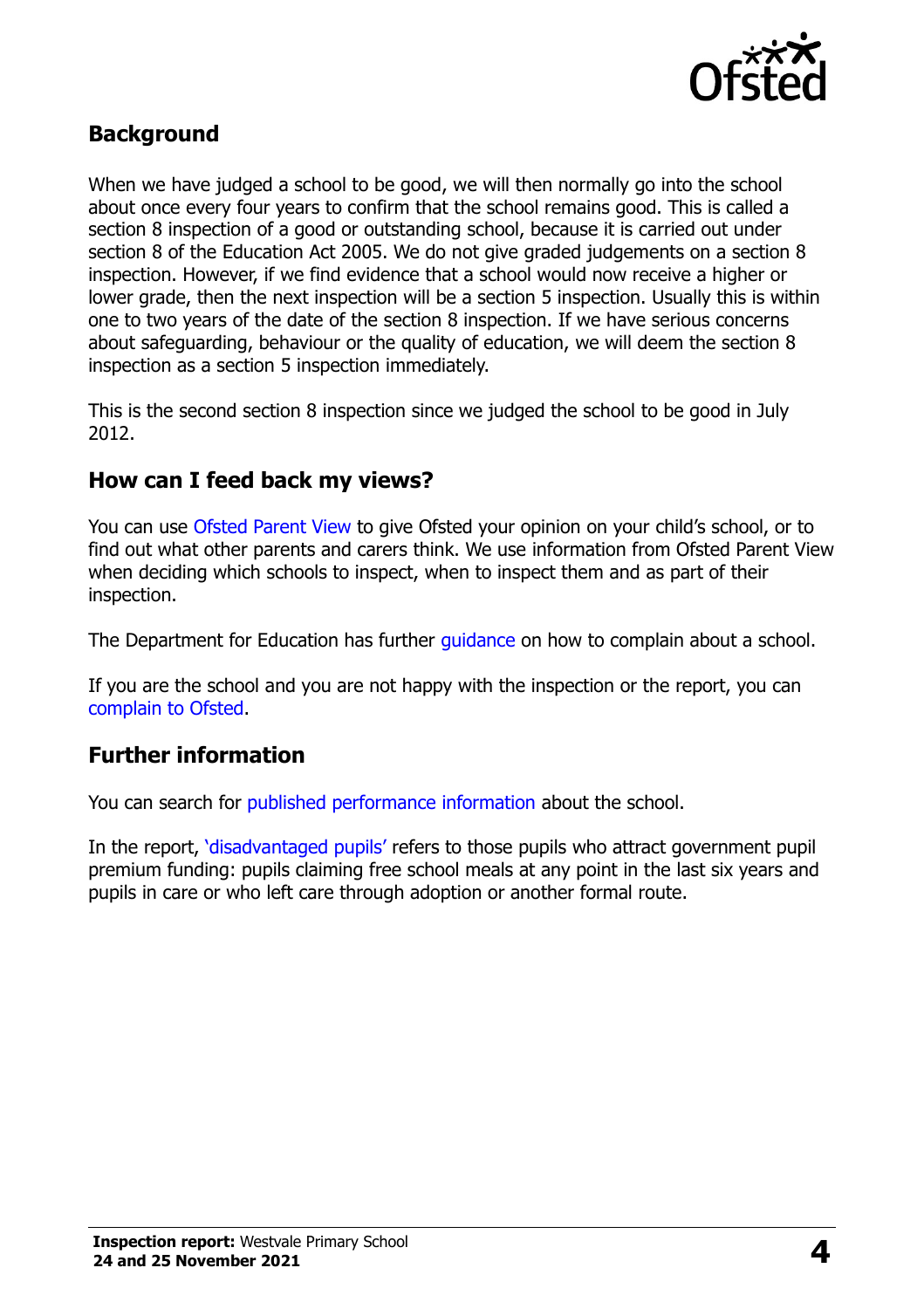

# **School details**

| Unique reference number             | 104431                                                                |
|-------------------------------------|-----------------------------------------------------------------------|
| <b>Local authority</b>              | Knowsley Metropolitan Borough Council                                 |
| <b>Inspection number</b>            | 10211042                                                              |
| <b>Type of school</b>               | Primary                                                               |
| <b>School category</b>              | Maintained                                                            |
| Age range of pupils                 | 3 to 11                                                               |
| <b>Gender of pupils</b>             | Mixed                                                                 |
| Number of pupils on the school roll | 210                                                                   |
| <b>Appropriate authority</b>        | The governing body                                                    |
| <b>Chair of governing body</b>      | Hooshang Rahmani                                                      |
| <b>Acting Headteacher</b>           | Julie Haywood                                                         |
| Website                             | www.westvaleprimary.co.uk                                             |
| Date of previous inspection         | 29 November 2016, under section 8 of the<br><b>Education Act 2005</b> |

# **Information about this school**

- There has been a small reduction in the number of pupils on roll since the previous inspection.
- The school does not make use of alternative provision.

#### **Information about this inspection**

- This is the first routine inspection that the school has received since the COVID-19 pandemic began. The inspector discussed the impact of the pandemic with school leaders and has taken this into account in her evaluation.
- The inspector spoke with the acting headteacher, deputy headteacher and other members of staff. She also spoke with pupils about their work and wider aspects of school life. The inspector met with members of the governing body and had a face to face discussion with a representative of the local authority.
- The inspector reviewed a range of documentation about safeguarding, including the employment checks undertaken when staff are appointed.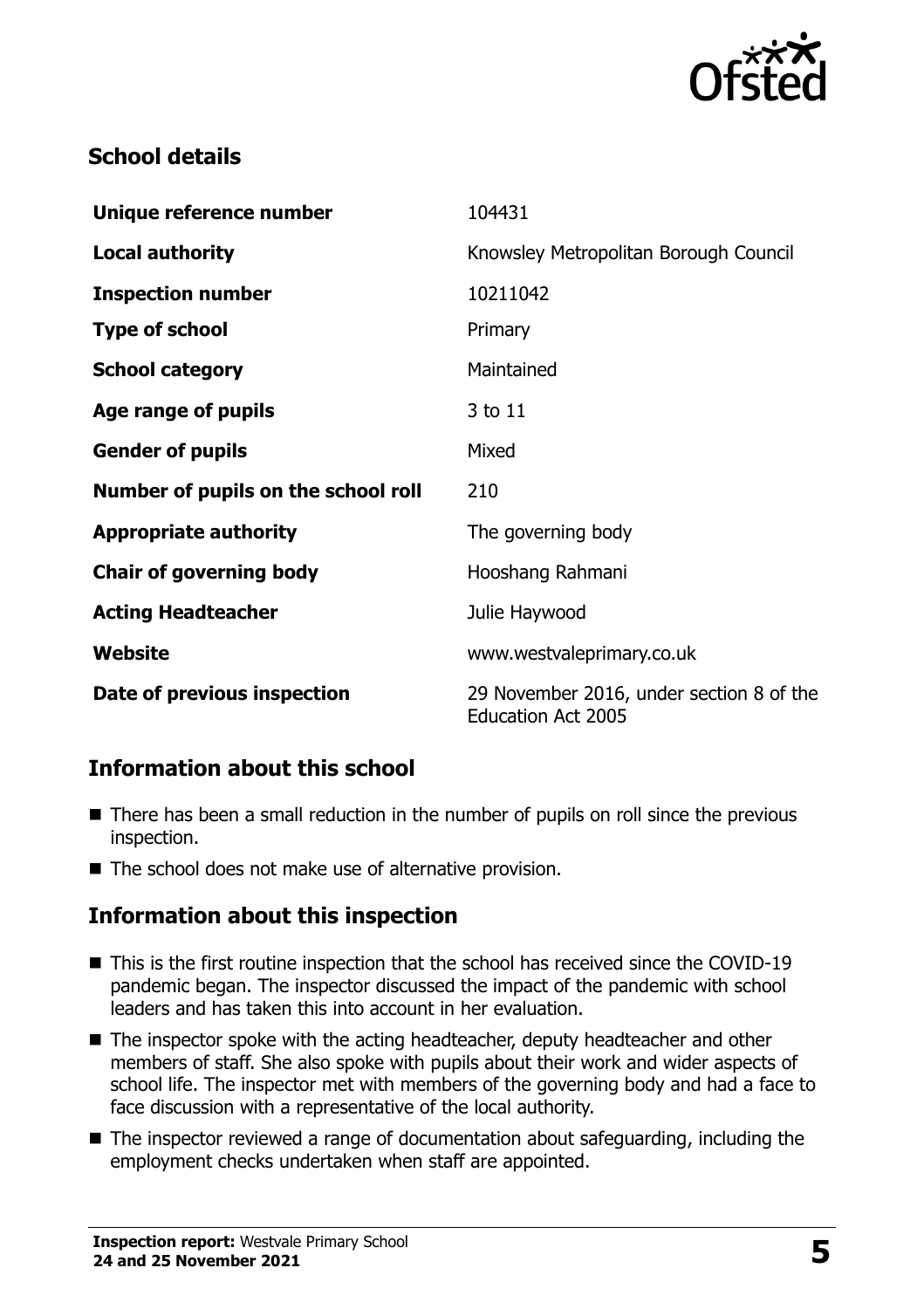

- The inspector considered the responses to Ofsted's online survey, Parent View. The inspector also considered responses to Ofsted's online survey for staff and responses to Ofsted's online pupils' survey.
- The inspector carried out deep dives into early reading, art and mathematics. This involved discussions with subject leaders, teachers and pupils, visits to lessons, reviewing pupils work and the curriculum plans and listening to pupils read.

#### **Inspection team**

Janette Walker, lead inspector **Her Majesty's Inspector**